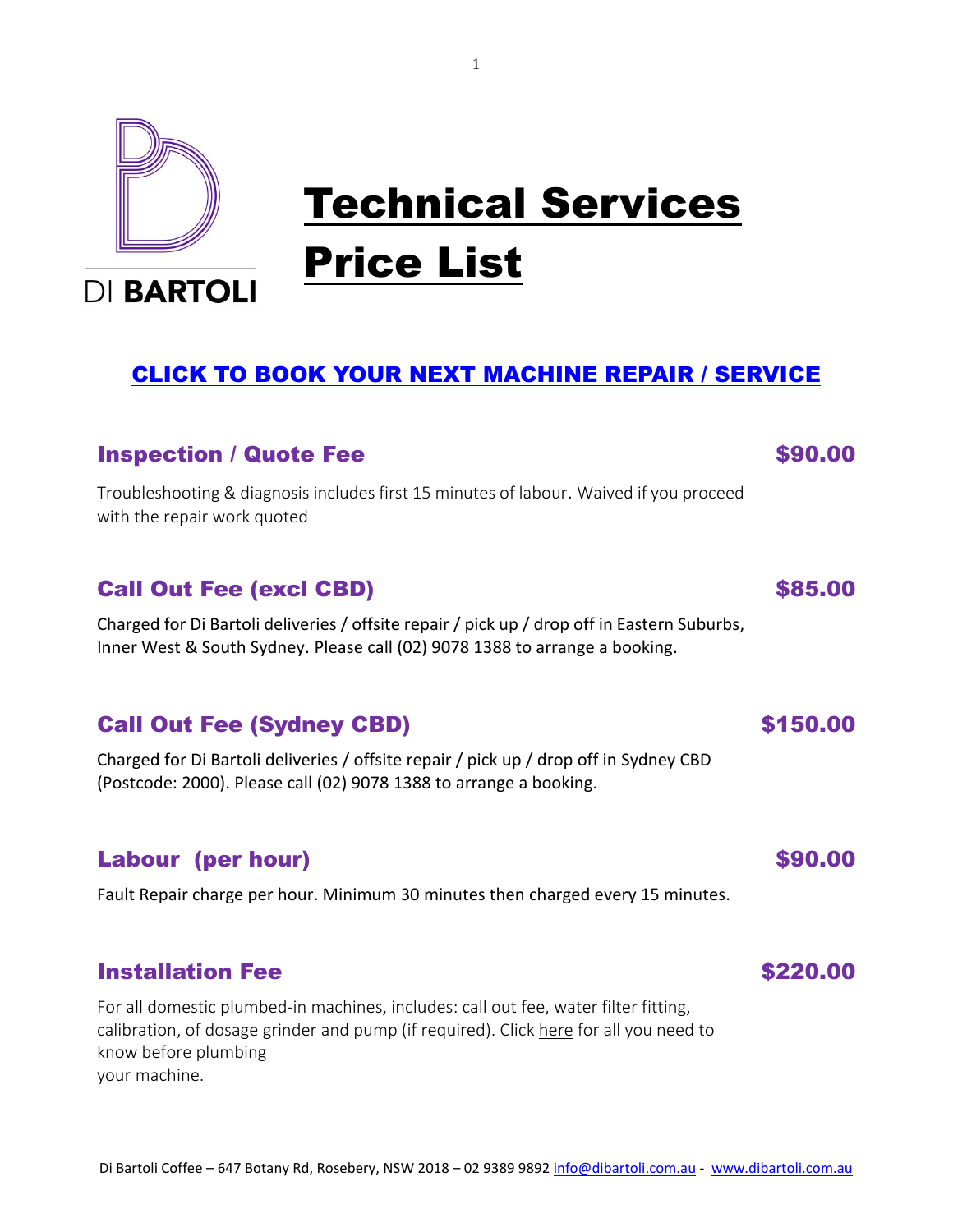2

# General Service for Grinders **\$70.00**

Service including cleaning, electrical test and calibration for espresso.

### General Service for Single Boiler Traditional Head Machine \$125.00

(Like: Rancilio Silvia, Isomac Venus, ECM Botticelli, ECM Casa)

- Clean group head (replace shower screen and group head seal if is needed)
- Clean passage between boiler and group head
- Clean distribution disc
- Clean 3 ways solenoid valve (back flash)
- Descale the boiler

Check if steam valve is working properly otherwise re-grease steam valve (replace seals if is needed) Clean handle, and Check water

### General Service for Heat Exchange Traditional Head Machine \$145.00

(Like: Bezzera BZ99, Bezzera BZ07, ACM Alfi)

- Cleaning: level regulating probe in boiler and pressure jet
- Dismantle group head, clean and replace shower screen if needed
- Clean 3 ways solenoid valve (backflush)
- <sup>o</sup> Tear & wear: re-grease water and steam taps (replace seals if needed), change group seal

Operation test: check for leakage, check anti-vacuum valve (replace if needed), check scale level (water color and smell, descale if needed), check pump pressure (with gauge), check steam pressure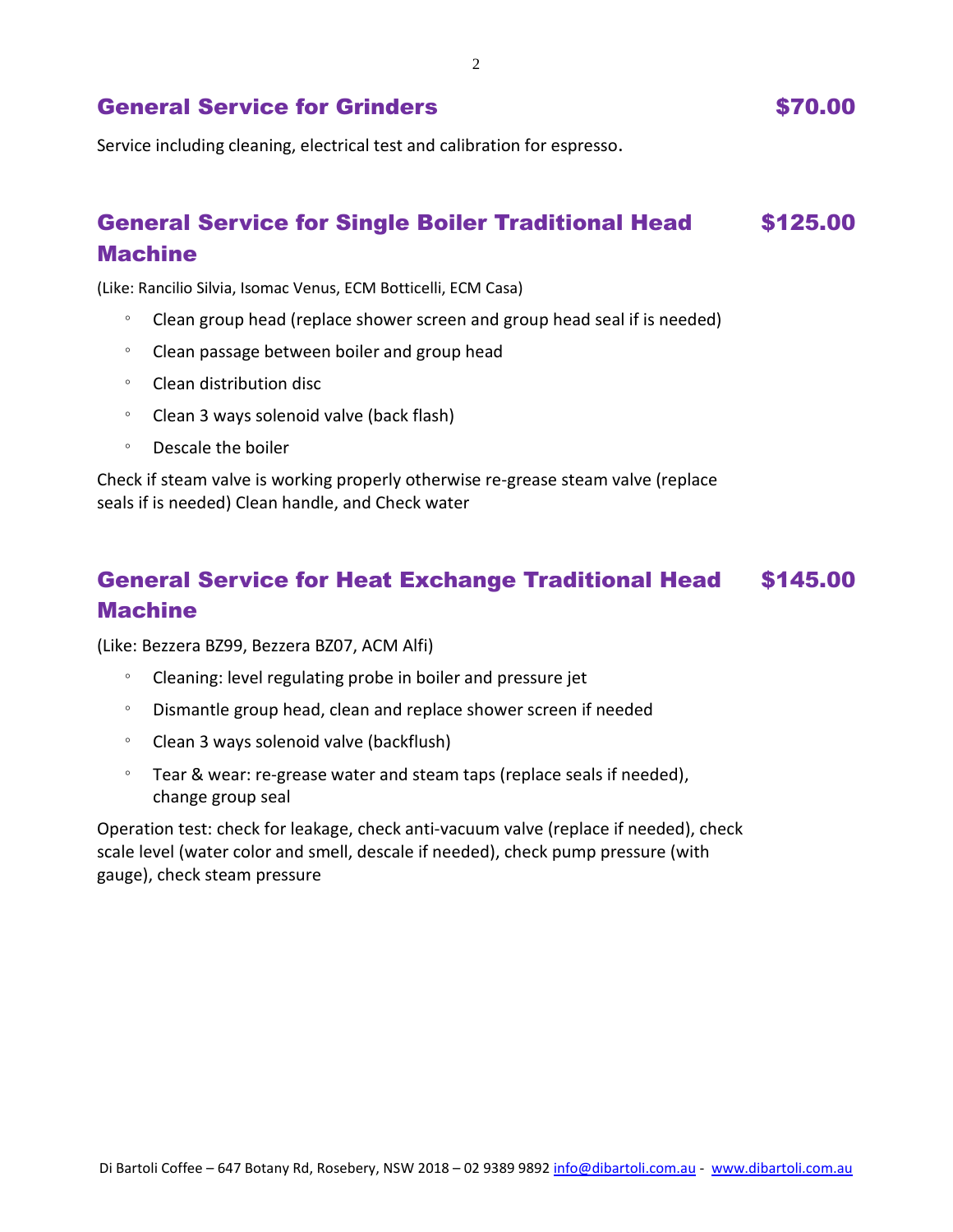# General Service for E61 Brewing System Machine \$155.00

(Single Boiler, Heat Exchange)

- Cleaning level regulating probe in boiler and the pressure jet (replace water filter screen if needed)
- Dismantle group head, clean, and replace shower screen if needed
- $\degree$  Tear and wear: re-grease lever mechanism (replace lever seals if needed), water and steam taps (replace seals if needed), change group head seal
- Operation test: check for leakage, check anti-vacuum valve (replace if needed), check e61 mechanism (replace group head valve if needed), check scale level (water color and smell), descale if needed), check pump pressure (with gauge), check steam pressure

# General Service for Double Boiler Machine \$175.00

(Traditional, E61 and commercial groupheads)

- Cleaning level regulating probe in boiler and the pressure jet (replace water filter screen if needed)
- Dismantle group head, clean, and replace shower screen if needed
- $\degree$  Tear and wear: re-grease lever mechanism (replace lever seals if needed), water and steam taps (replace seals if needed), change group head seal
- Operation test: check for leakage, check anti-vacuum valve (replace if needed), check e61 mechanism (replace group head valve if needed), check scale level (water color and smell), descale if needed), check pump pressure (with gauge), check steam pressure

# **Priority Fee** \$35.00

- 1. Charged for a special same day repair turnaround for customers who live outside Sydney metro area and wish to collect the machine same day. **Must be agreed to with our team beforehand**. Contact our support [here](https://dibartoli.com.au/contact-us/) for booking
- 2. Charged for 3 business days turnaround instead of standards 7-10 business days

# Stocking Fee  $$20.00$

Charged for any machine brought for repair and left in our workshop over 21 days from repair completion, unless otherwise discussed and approved.